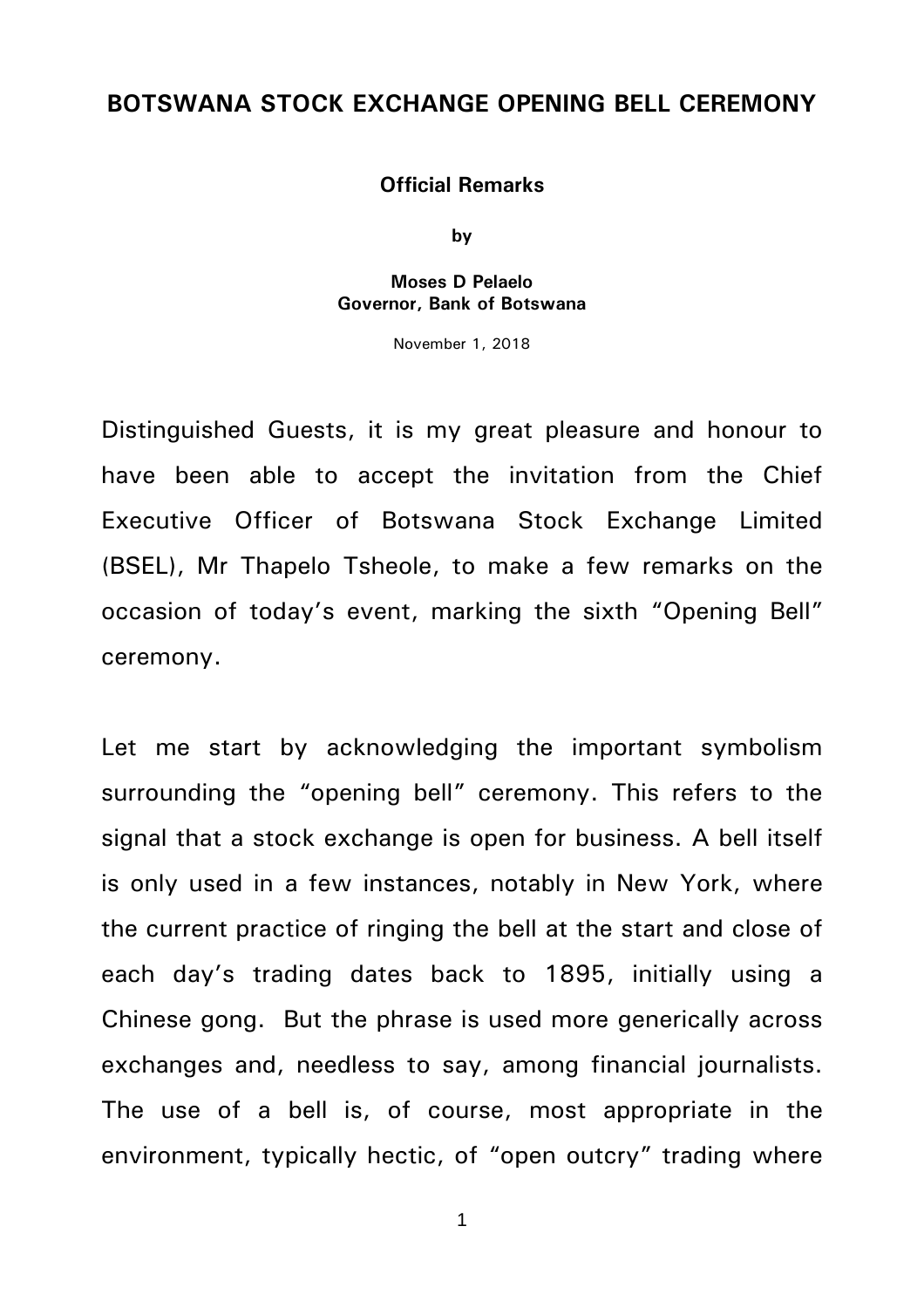the volume of the bell is an effective means of directing proceedings. In other words, the bell was necessary as a form of regulation, albeit self-regulation.

This traditional system of trading has been largely overtaken by more efficient technologies, first by telephonic and then electronic trading systems. The New York Stock Exchange still conducts a small proportion of trades (although typically high-value) through floor traders. In Europe, the famous "ring" London Metal Exchange (LME) remains a bastion of the tradition; although it too has recently been experimenting with the use of more modern systems.

Director of Ceremonies, the rapid advances in technology, more so in financial services, appears inexorable; indeed, this has long been the case. Today, the power of the internet; super computers, social media and "big data"; as well as the potential opportunities offered by new technologies, such as block chain, dominate financial news and public discourse. But innovation and disruptive technologies have been a recurring feature of progress and development for centuries. For financial services, it is progress in communications technology, including the collation, storage and transfer of information, that has often been the key. There are many examples in this regard, including: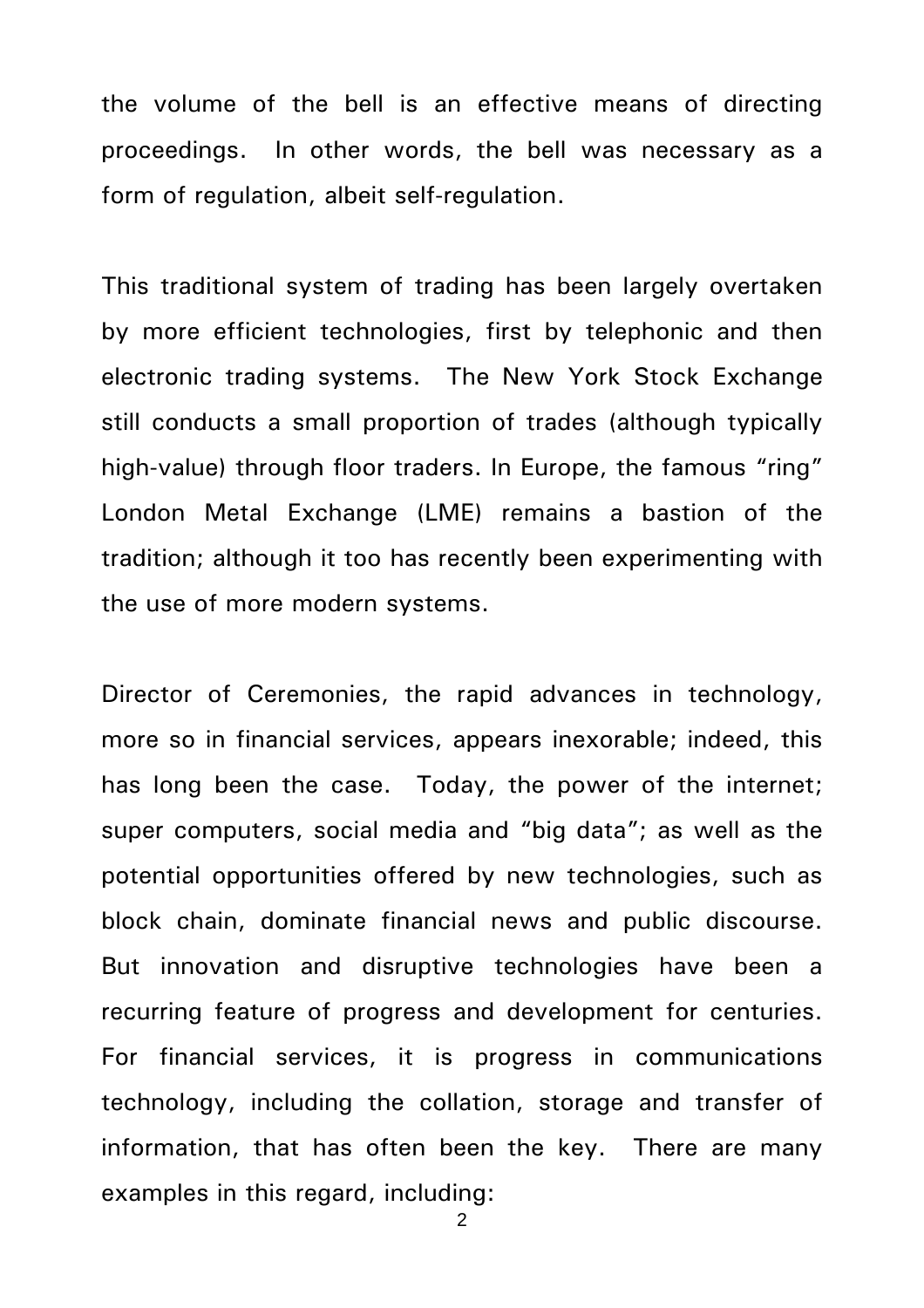- The origins of iconic City of London institutions such as Lloyds and the London Metal Exchange coffee houses where like-minded patrons gathered to share news;
- "Cable", the colloquial term used by currency traders for the United States dollar-sterling exchange rate; it relates to a nineteenth century undersea communications cable used to transmit key financial information across the Atlantic Ocean; and
- American Express, the financial services multinational, began as an express mail business.

Recognising the historical context, it should be little surprise that financial and communications regulators must in many cases operate in tandem, while adopting smart and costeffective ways to deal with risks. Today, given the current, dizzying, pace of ICT development, it is more crucial than ever that central banks and financial sector regulators are alive to these trends. This adds a further dimension to the challenge, in both developing and developed economies, of finding the right balance between being, on the one hand, a prudential regulator and, on the other, a facilitator for market development.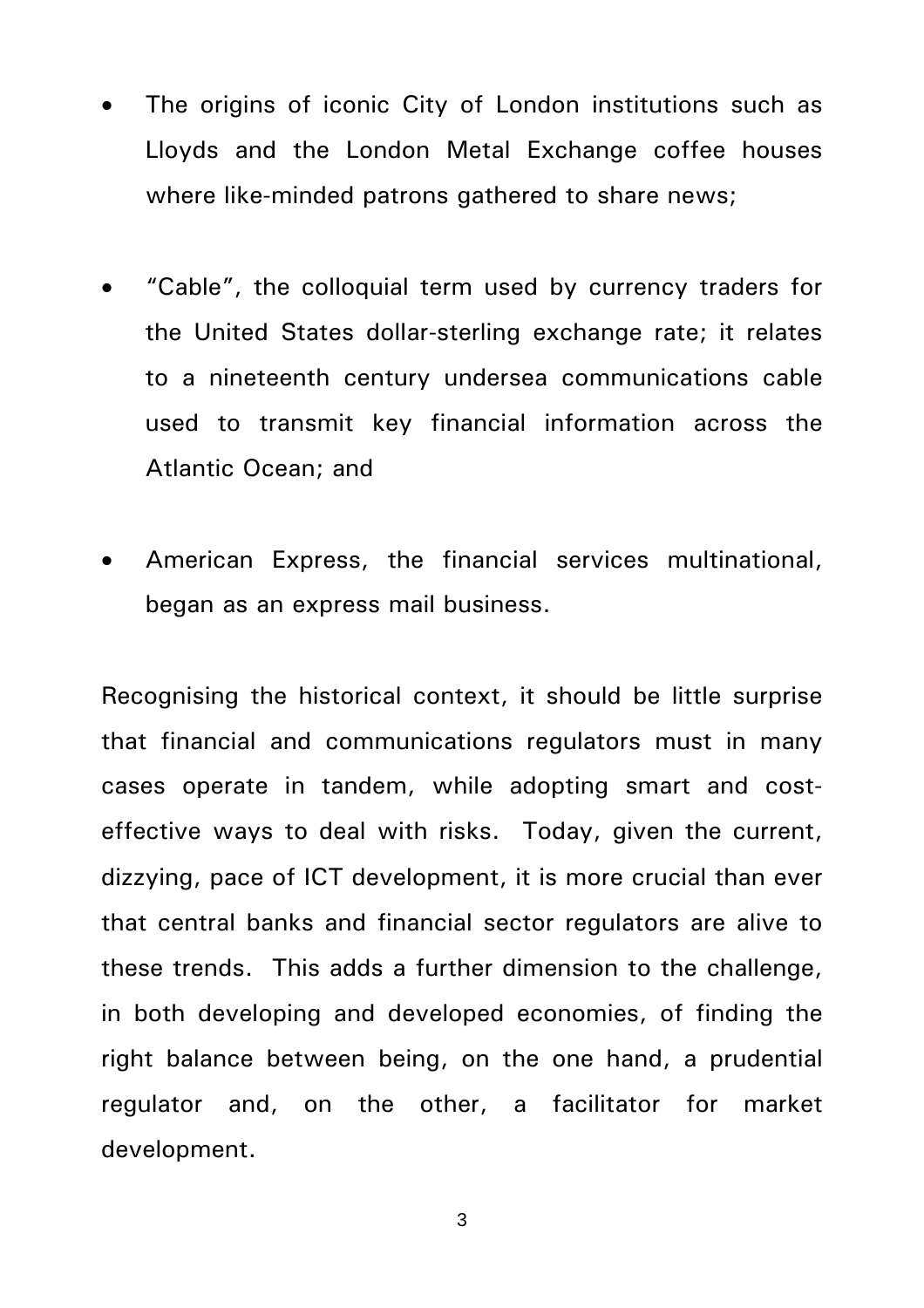The latter goal is something to which the Bank of Botswana is unreservedly committed. As I have observed elsewhere, informed research has repeatedly indicated a causal connection between financial sector development, economic growth and poverty reduction. However, in many Sub-Saharan African countries, Botswana included, financial systems remain mostly small, fragmented and un-diversified, providing only limited services to an exclusive section of the population at a relatively high cost. Equally, while Botswana's financial sector is comparable in size to other countries in the region; it remains relatively smaller and less developed compared to that of its middle-income peers.

Notwithstanding, during the past ten years, Botswana financial sector has expanded rapidly, both in size and the range of services covered. In this period, cumulative growth of the financial sector, in real terms, has been almost exactly 100 percent, compared to 52 percent for the economy as a whole. A major driving force in this development has been the rapid growth of the domestic pension fund industry. Indeed the role played by the financial sector in supporting inclusive and sustainable economic growth was the central theme of the 2017 Bank of Botswana Annual Report.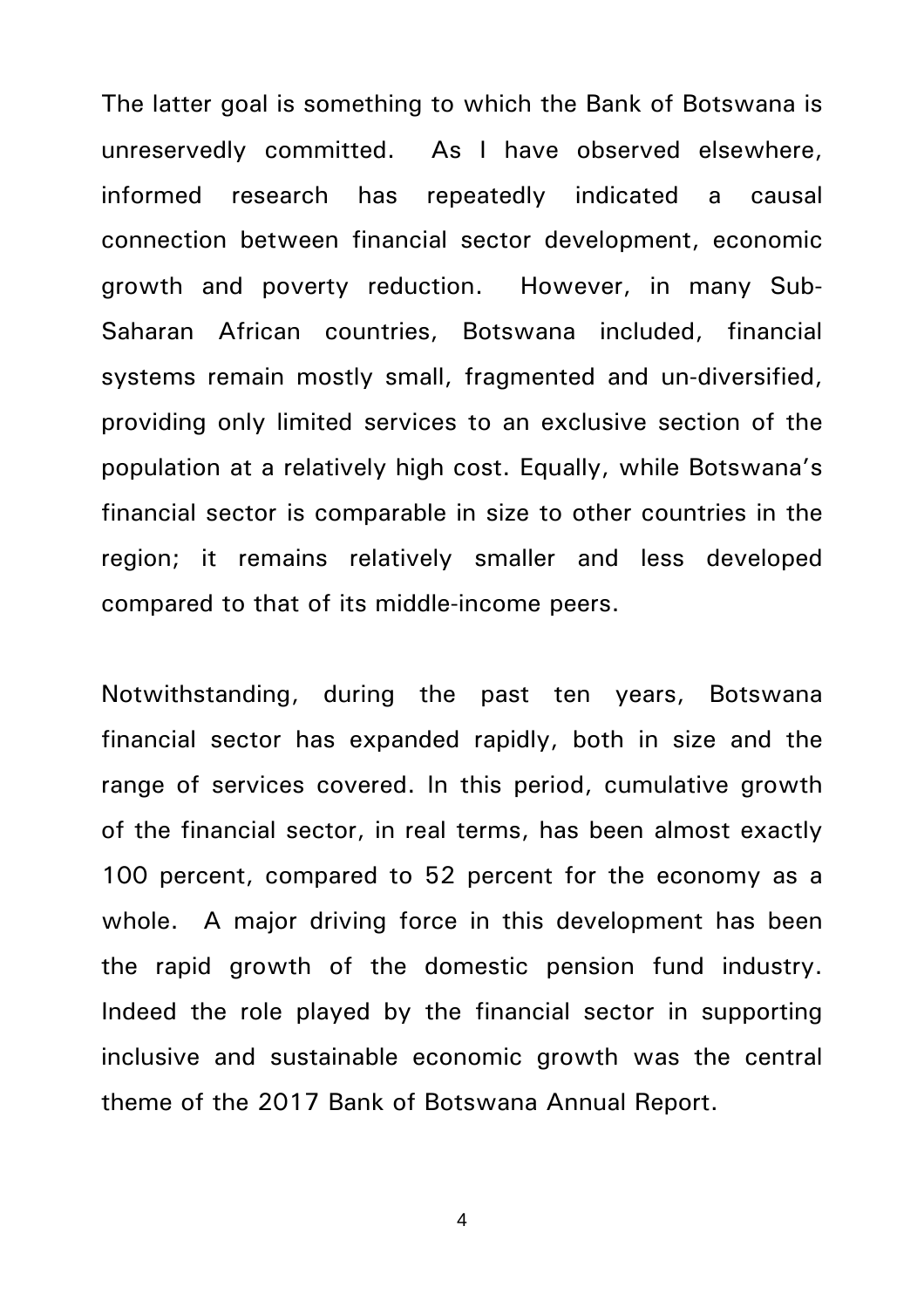Distinguished Ladies and Gentlemen, in broad terms, how should we go about addressing this challenge? Here, I start by making an obvious, but nonetheless important, point. A well-functioning, liquid and regulated market is good for development. It gives both investors and consumers confidence that their interests are protected in an industry where information asymmetries remain a chronic problem. At the same time, regulation can help confer legitimacy on regulated service providers.

As central bank Governor, I should also extend this point further. The sustainable development of financial markets is supported by macroeconomic and financial stability. Botswana has been lauded for its strong macroeconomic environment, a position which was recently reaffirmed by the 2018 Global Competitiveness Index. The macroeconomic environment was the best performing pillar for Botswana, with the country ranked first, globally, supported by a public debt to GDP ratio of 15.6 percent and inflation of just about 3 percent. To further support financial markets development, the Bank has recently initiated important changes in the communication of monetary policy, including the launch of the inaugural Monetary Policy Report (MPR) on September 9, 2018 at National Business Conference in Francistown. And on Monday, this week, the Bank published the second MPR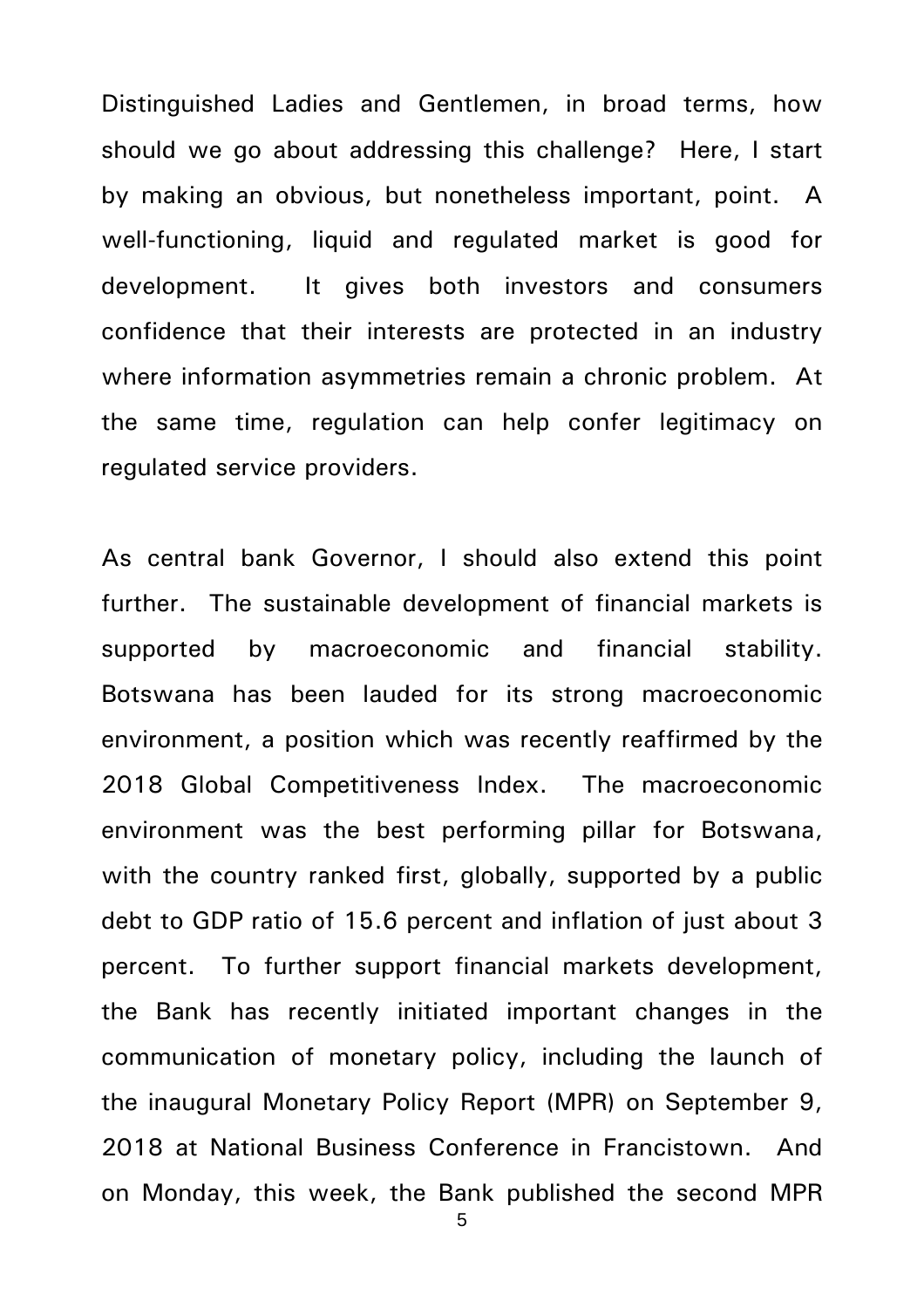following the Monetary Policy Committee meeting of October 22, 2018.

But, important as these developments are, neither observations address the key issue. That is, how can central banks deal with the problem that, at some point, developments in financial services that are otherwise legitimate and desirable may be held back, discouraged, or even halted by over-, or outdated, regulation? Here, I would highlight two distinct risks that must be addressed:

- First, the nexus between prudence and innovation may prove to be a challenge and too often financial sector regulators favour the status quo which, in turn, almost inevitably works to frustrate radical, but beneficial innovation. Moreover, this risk may be amplified by lack of appreciation for trends in modern technologies;
- Second, there is also a danger that the regulators overcompensate against this risk, by adopting too lax an approach, and welcoming all kinds of start-up entities so as not to stifle innovation. This may be aggravated in cases where more than one regulator has an interest, a situation which calls for greater collaboration, proper coordination and effective communication.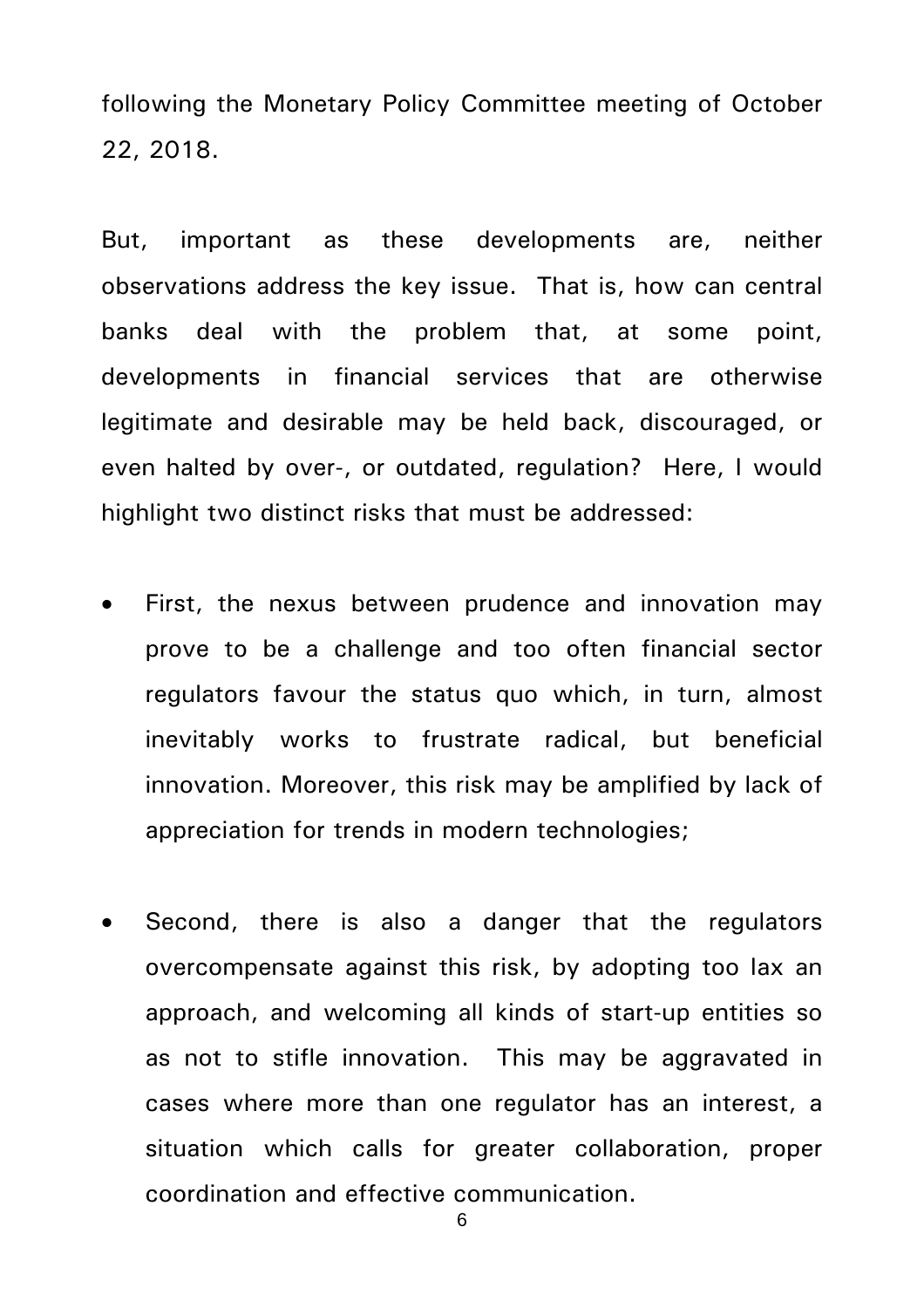Navigating these risks remains work in progress, with central banks across the world adopting a wide variety of approaches. From my perspective key elements of a robust approach by central banks should include the following six elements:

*First*: clear leadership, guidance and consultation on the desirable direction for the development of the financial sector, including reforms to the regulatory environment. For this reason, the Bank of Botswana strongly advocates the updating of the Financial Sector Development Strategy, which is now two years past its end date of 2016. In terms of consultation, the Banking Committee, Botswana Financial Markets Committee and the recently established Financial Stability Council, provide important channels for consultation.

*Second*: leadership through advocacy and by example. The Bank is keenly aware that key legislation is out of date or missing. Regulations to support the growth of electronic payments have been finalised, while both the Bank of Botswana Act and Banking Act are in the process of revision. The Bank is also providing strong support for key developmental initiatives, including the development of the government bond market, within the established parameters of fiscal discipline, both through more active primary issuance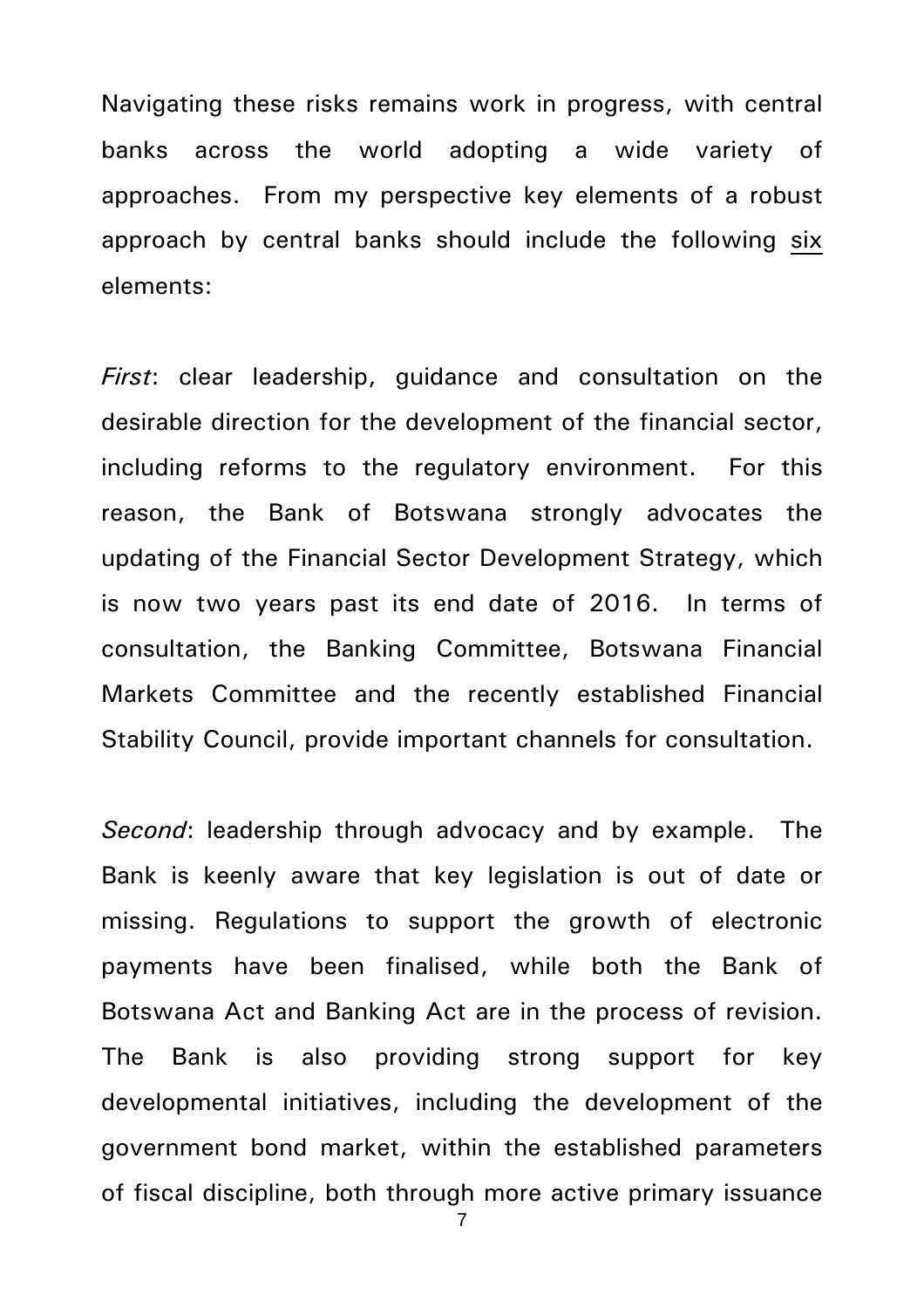and supporting the secondary market through establishment of a Central Securities Depository.

*Third*: as I have already indicated, central banks should invest time and resources to have necessary awareness in developments in ICT. Here, the subject of distributed ledger technologies (DLT), fintechs and crypto-assets comes to mind.

*Fourth*: where practicable, there should be some scope for easing the burden of regulations to allow innovations to be tested. Here, a particularly promising approach is the use of so-called regulatory "sandboxes" and other proof of concept frameworks, adopted by many jurisdictions including Singapore, Indonesia, Canada and, nearer home, in South Africa, where the South African Reserve Bank, working alongside commercial banks, recently successfully led the "Khokha" project to test the viability of DLT for processing wholesale interbank payments. Such sandboxes allow smallscale experiments under live conditions while being exempt from some legal requirements to keep down start-up costs and remove constraints on innovation.

*Fifth*: in scrutinising innovations in financial services, a simple five-fold test should be applied: is it a solution to a real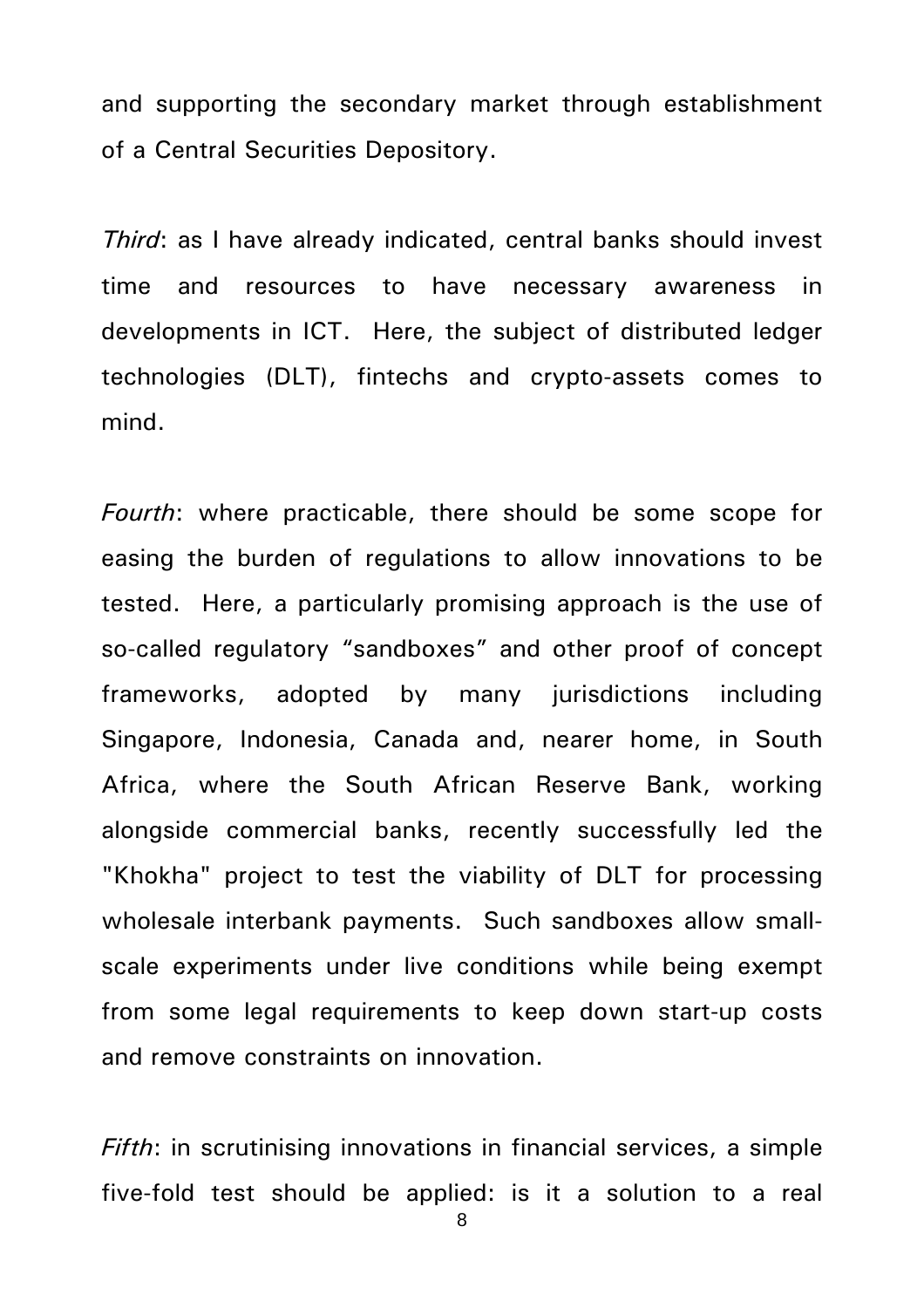economic problem, in a cost-effective way; does it offer a better service; is it faster; does it democratise access (improves financial inclusion); and, are there serious negative side effects? Many recent developments, notably the use of mobile payments systems, would pass these tests with flying colours. In contrast, despite the headlines and the hype they generate, the so-called crypto-currencies, such as bitcoin and ethereum, at least at their present state of development, would fail on all counts. For example, these crypto assets cannot serve as a reliable unit of account, trusted store of value or universally accepted means of payment. By the way, Bitcoin turns 10 today.

In conclusion, Paul Volcker, the former Chairman of the United States Federal Reserve, once famously said that the ATM was the only really useful financial innovation in banking. This was undoubtedly going too far: as I have already made clear, many Fintech innovations hold tremendous promise for improved security and speed of transactions and, importantly, financial inclusion. But it makes the point that central bankers have conservatism, and with it scepticism, ingrained in our DNA. This is how it should be. Not least, together with our co-regulators, Non-Bank Financial Institutions Regulatory Authority, the Financial Intelligence Agency and Botswana Communications Regulatory Authority,